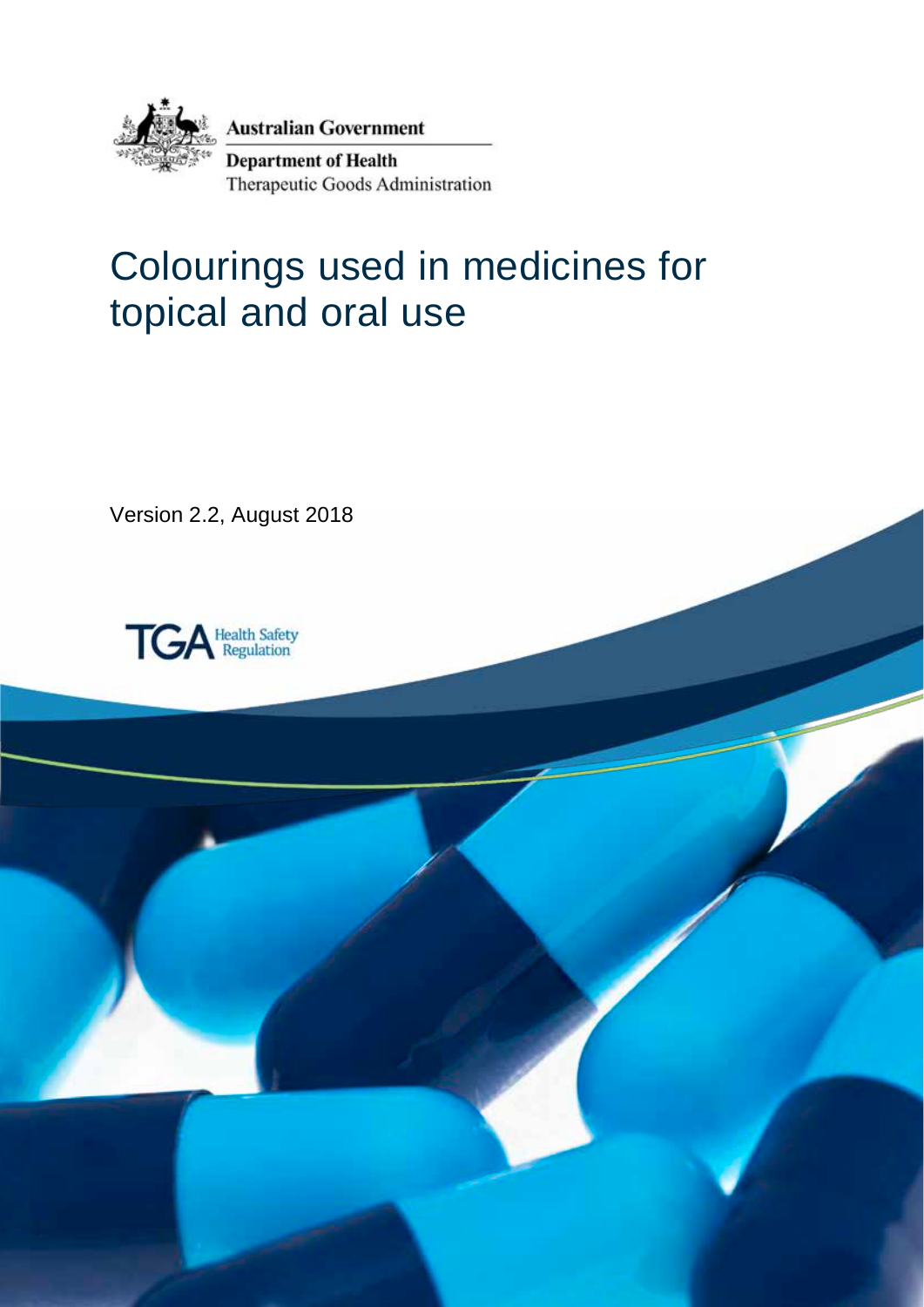#### **Copyright**

#### © Commonwealth of Australia 2018

This work is copyright. You may reproduce the whole or part of this work in unaltered form for your own personal use or, if you are part of an organisation, for internal use within your organisation, but only if you or your organisation do not use the reproduction for any commercial purpose and retain this copyright notice and all disclaimer notices as part of that reproduction. Apart from rights to use as permitted by the *Copyright Act 1968* or allowed by this copyright notice, all other rights are reserved and you are not allowed to reproduce the whole or any part of this work in any way (electronic or otherwise) without first being given specific written permission from the Commonwealth to do so. Requests and inquiries concerning reproduction and rights are to be sent to the TGA Copyright Officer, Therapeutic Goods Administration, PO Box 100, Woden ACT 2606 or emailed to [<tga.copyright@tga.gov.au>](mailto:tga.copyright@tga.gov.au).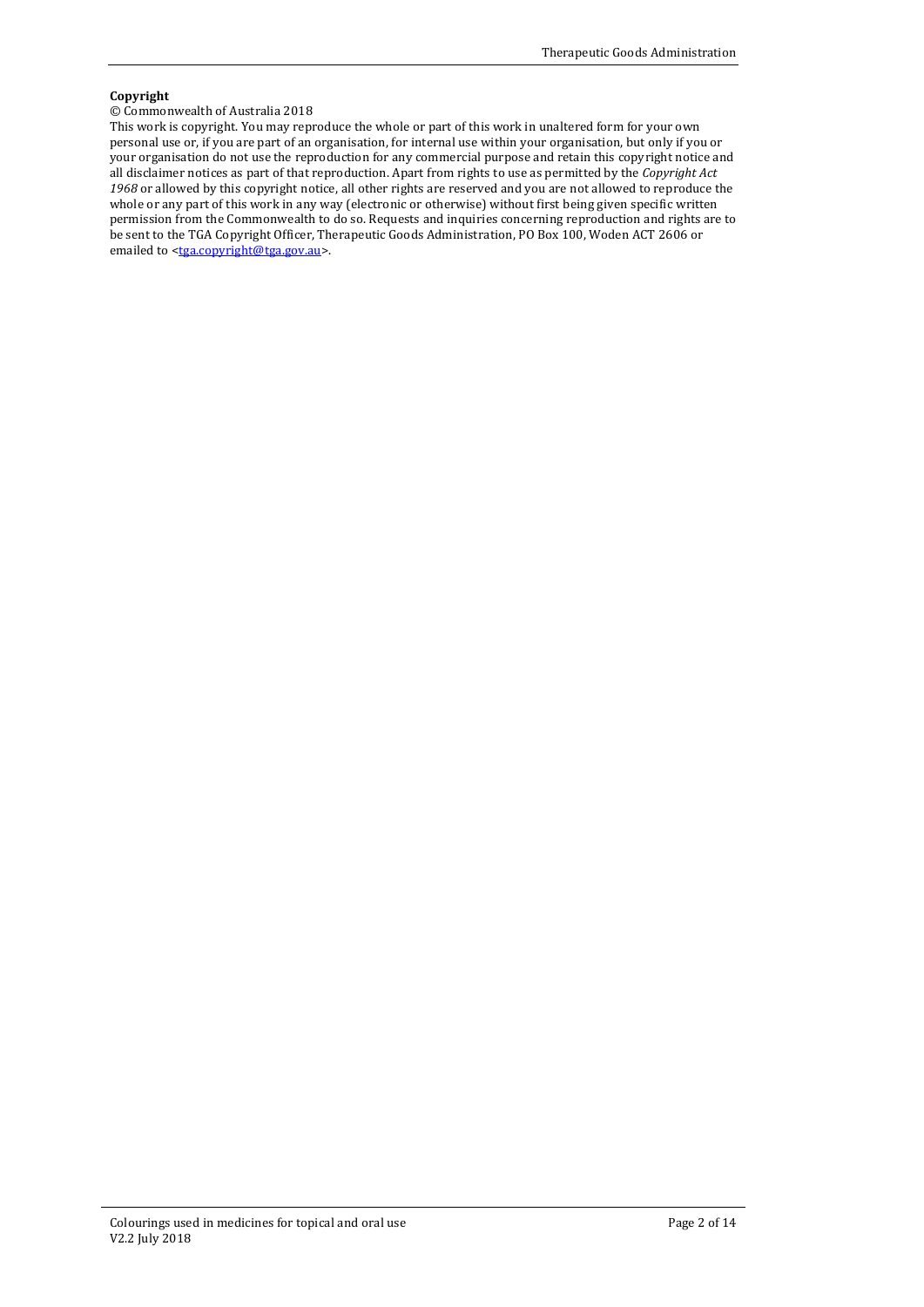# **Contents**

| <b>Introduction</b> the control of the control of the control of the control of the control of the control of the co | 4  |
|----------------------------------------------------------------------------------------------------------------------|----|
| Why colourings are used in medicines for topical<br>and oral use                                                     | 4  |
| Colourings that do not require evaluation ___                                                                        | 4  |
| Compliance with monographs and other standards<br>for colourings _____________________________                       | 10 |
| For colourings that are covered by a default standard monograph _ 10                                                 |    |
| For colourings that do not have a default standard monograph _____ 10                                                |    |
| Data requirements for new colourings ____________                                                                    | 11 |
| Using colourings in topical or orally administered medicines that                                                    | 11 |
|                                                                                                                      |    |
| Applications where Food Standards Australia New Zealand has                                                          |    |
| Applications where Food Standards Australia New Zealand has not                                                      |    |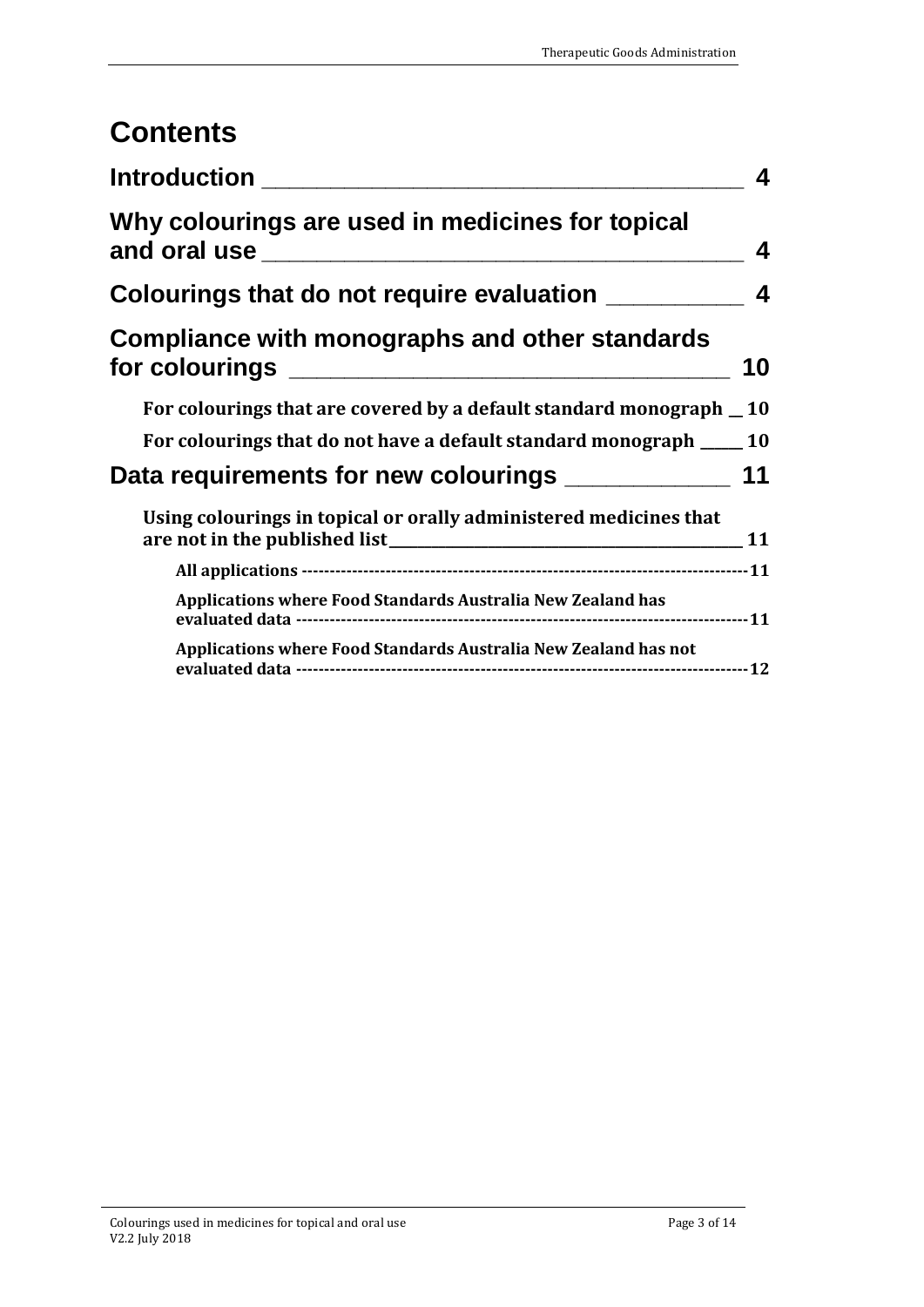# <span id="page-3-0"></span>**Introduction**

This guidance relates to:

- colourings in medicines for topical and oral use that do not require evaluation of data by the TGA
- the information required to evaluate a colouring that is not:
	- Table 1 Colourings for use as excipients in medicines for topical use only
	- Table 2 Colourings for use in medicines for oral and topical use

# <span id="page-3-1"></span>**Why colourings are used in medicines for topical and oral use**

Colourings are inactive substances that may be used in topical or oral formulations of medicines, for various reasons such as:

- to distinguish between strengths, indications or markings
- to assist with identifying the medicine
- to distinguish between other medicines.

# <span id="page-3-2"></span>**Colourings that do not require evaluation**

#### **Excipients with colouring characteristics**



Generally, ingredients that have colouring characteristics may be used without further evaluation of toxicology data, as long as they are available for excipient use in the relevant medicine type e.g. prescription medicines, listed medicines.

For example, if sponsors wish to use a fruit extract such as *Vaccinium myrtillus*  (bilberry) as a natural colouring in medicines, no additional toxicological data is required.

Check the ingredient database in [TGA Business services](https://www.ebs.tga.gov.au/) for excipient availability of ingredients for the intended application type.

[Table 1](#page-4-0) below lists the colourings (and their aluminium and calcium lakes) that:

- can be used in medicines for topical use only
- do not require evaluation of toxicology data.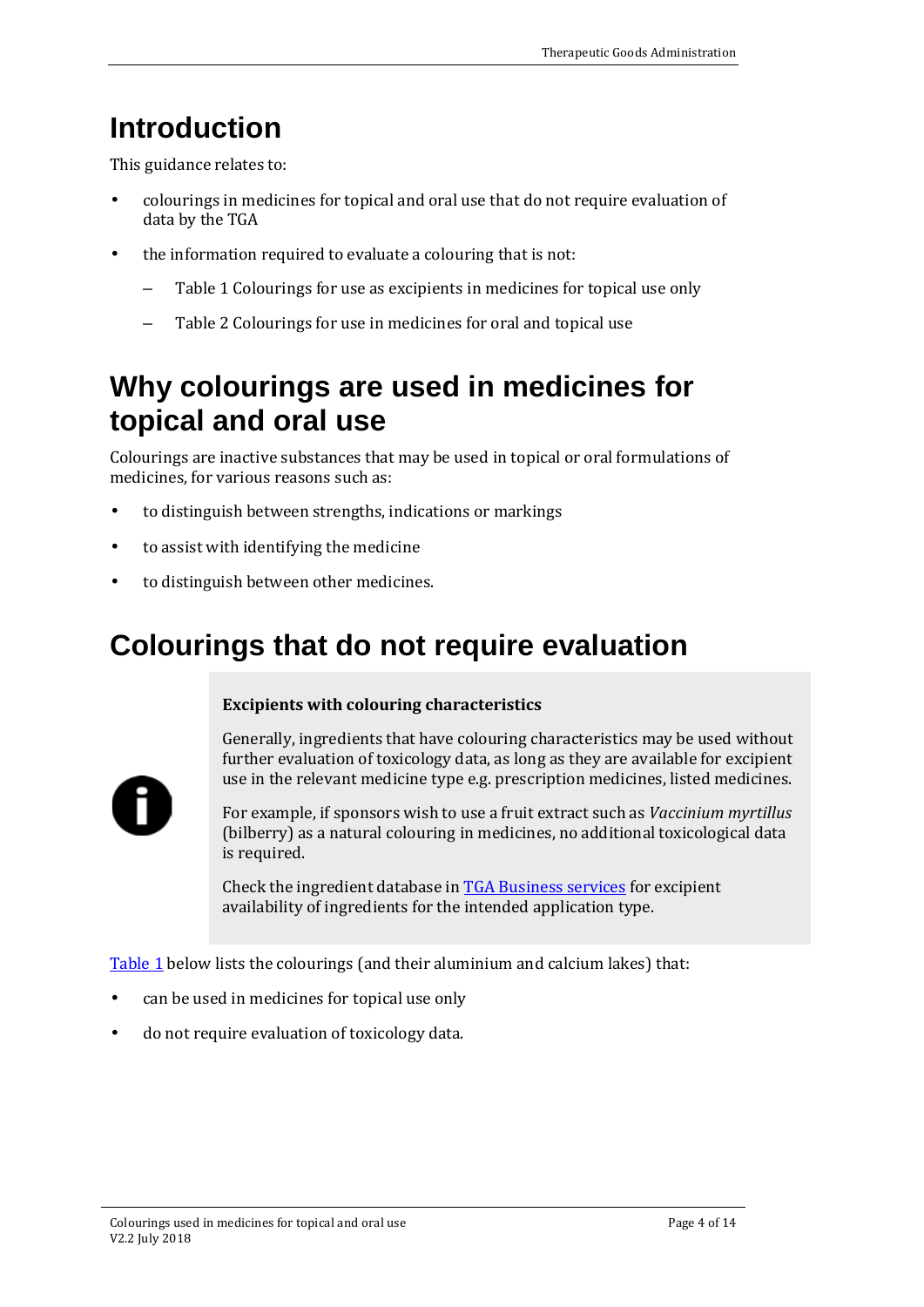| Australian approved<br>name | <b>Colour</b><br><b>Index</b><br>number | <b>CAS Number</b> | <b>Restrictions</b>                  |
|-----------------------------|-----------------------------------------|-------------------|--------------------------------------|
| Acid green 25               |                                         | 4403-90-1         |                                      |
| Acid red 33                 | 17200                                   | 3567-66-6         |                                      |
| Alizarin cyanine green      |                                         | 4403-90-1         |                                      |
| <b>Basic fuchsin</b>        |                                         |                   |                                      |
| Basic red 1                 | 45160                                   | 989-38-8          |                                      |
| Basic violet 11:1           | 45174                                   | 73398-89-7        |                                      |
| <b>Brown FK</b>             |                                         | 8062-14-4         |                                      |
| Eosine                      |                                         | 548-26-5          |                                      |
| Food red 13                 |                                         | 2150-33-6         |                                      |
| Malachite green             |                                         |                   |                                      |
| Mordant red 11              |                                         | $72 - 48 - 0$     | Concentration not to<br>exceed 0.05% |
| Pigment blue 15             |                                         | 147-14-8          |                                      |
| Pigment green 18            |                                         |                   |                                      |
| Pigment green 7             |                                         | 1328-53-6         |                                      |
| Pigment red 4               |                                         | 2814-77-9         |                                      |
| Pigment red 53              |                                         | 2092-56-0         |                                      |
| Pigment red 57              |                                         |                   |                                      |
| Pigment red 63              |                                         | 2416-46-6         |                                      |
| Pigment white 26            |                                         | 8005-37-6         |                                      |
| Pigment yellow 12           |                                         | 6358-85-6         |                                      |
| Ponceau SX                  |                                         | 4548-53-2         |                                      |

<span id="page-4-0"></span>

|  | Table 1 Colourings for use as excipients in medicines for topical use only |  |  |  |
|--|----------------------------------------------------------------------------|--|--|--|
|  |                                                                            |  |  |  |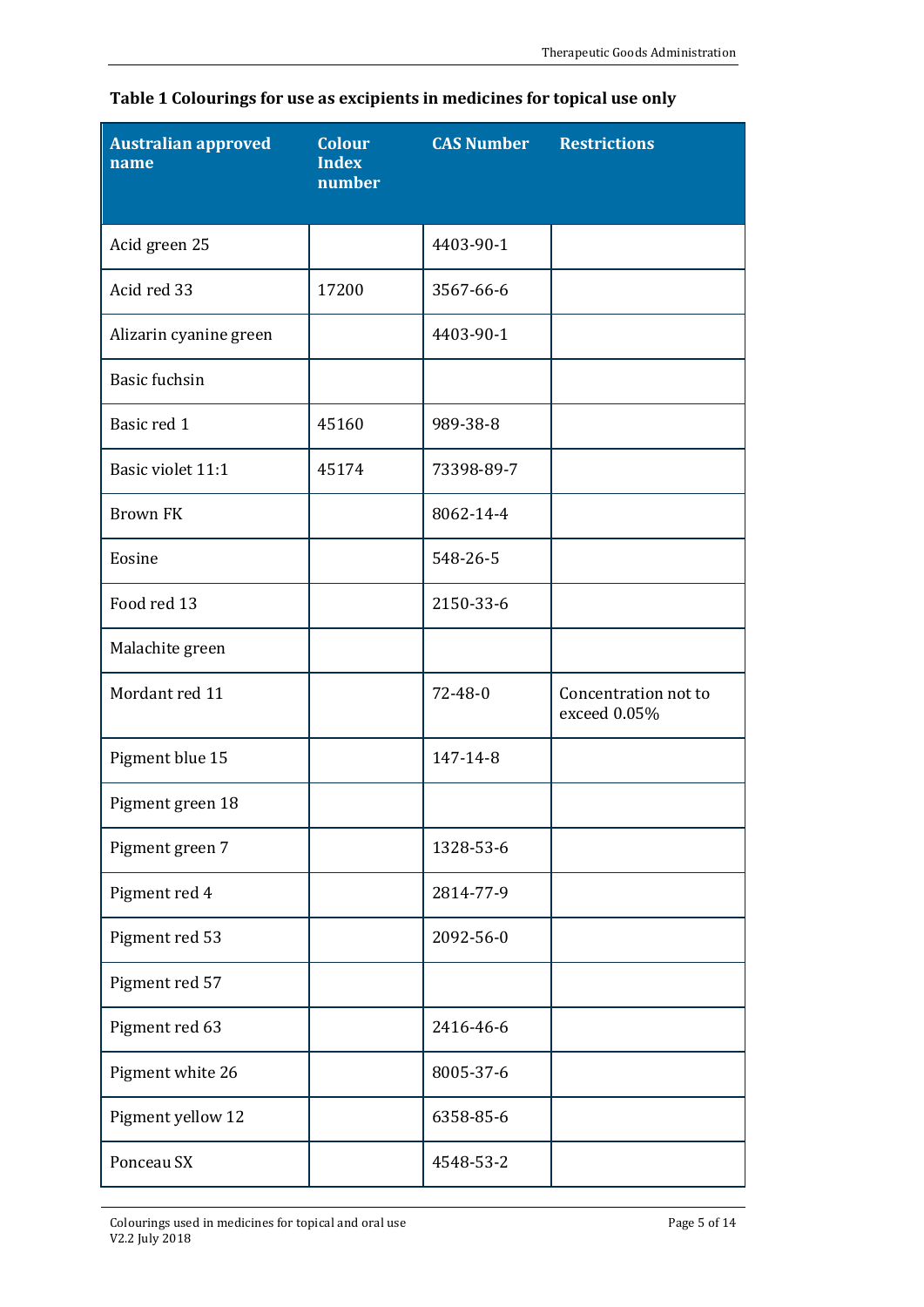| <b>Australian approved</b><br>name | <b>Colour</b><br><b>Index</b><br>number | <b>CAS Number</b> | <b>Restrictions</b> |
|------------------------------------|-----------------------------------------|-------------------|---------------------|
| Prussian blue                      |                                         | 14038-43-8        |                     |
| Rhodamine B                        |                                         | 81-88-9           |                     |
| Solvent green 3                    | 61565                                   | 128-80-3          |                     |
| Solvent red 1                      |                                         | 1229-55-6         |                     |
| Solvent violet 13                  |                                         | 81-48-1           |                     |
| Solvent yellow 172                 |                                         | 68427-35-0        |                     |
| Solvent yellow 33                  |                                         | 8003-22-3         |                     |
| Sudan III                          |                                         | 85-86-9           |                     |
| Sulfan blue                        |                                         | 68238-36-8        |                     |
| Ultramarine blue                   |                                         | 1317-97-1         |                     |
| Vat red 1                          |                                         |                   |                     |
| Vat red 5                          |                                         | 6371-18-2         |                     |
| Yellow 2G                          |                                         | 6359-98-4         |                     |

[Table 2](#page-6-0) below lists the colourings (and their equivalents such as their aluminium and calcium lakes) that:

- can be used in medicines for oral and topical use  $\hat{\mathbf{r}}$
- do not require evaluation of toxicology data  $\epsilon$

#### **Note**

The synthetic equivalents need to be manufactured from colours that comply with the specifications in Table 2.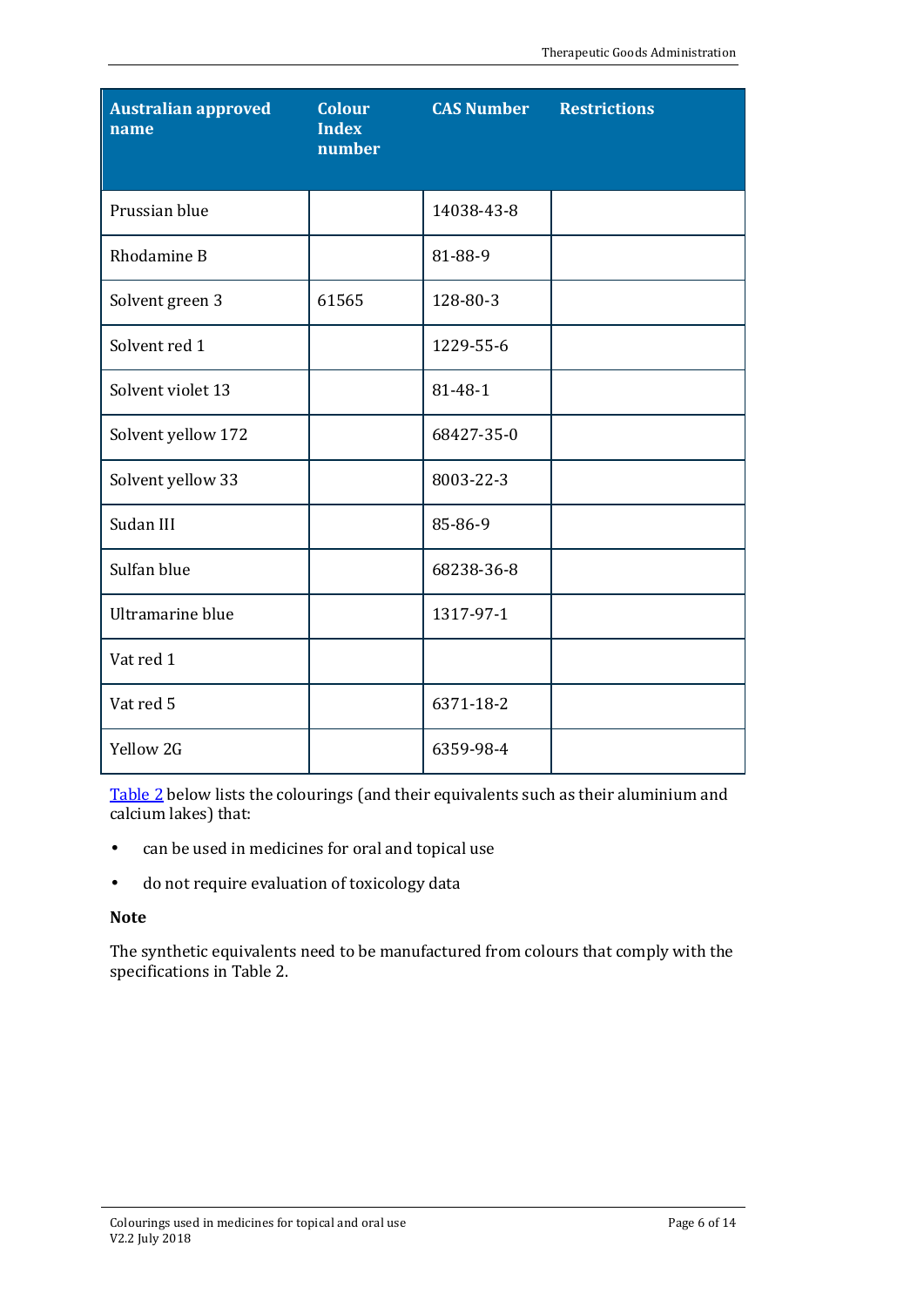| <b>Australian</b><br>approved name | <b>JECFA</b> name (if<br>different)                                                                             | <b>Colour</b><br><b>Index</b><br>number | <b>INS</b><br>number | <b>Restrictions</b> |
|------------------------------------|-----------------------------------------------------------------------------------------------------------------|-----------------------------------------|----------------------|---------------------|
| Allura Red AC                      |                                                                                                                 | 16035                                   | 129                  |                     |
| Amaranth                           |                                                                                                                 | 16185                                   | 123                  |                     |
| Annatto                            | <b>Annatto Extracts</b><br>(Oil and Alkali-<br>extracted)<br><b>Annatto Extracts</b><br>(Solvent-<br>extracted) | 75120                                   | 160b                 |                     |
| Anthocyanins                       | Grape Skin<br><b>Extract</b>                                                                                    | ٠                                       | 163(ii)              |                     |
| <b>Beet Red</b>                    |                                                                                                                 | $\qquad \qquad \blacksquare$            | 162                  |                     |
| Betacarotene                       |                                                                                                                 | 40800                                   | 160a(i)              |                     |
| <b>Brilliant Black BN</b>          | <b>Brilliant Black</b><br>PN                                                                                    | 28440                                   | 151                  |                     |
| <b>Brilliant Blue FCF</b>          |                                                                                                                 | 42090                                   | 133                  |                     |
| <b>Brilliant Scarlet 4R</b>        | Ponceau 4R                                                                                                      | 16255                                   | 124                  |                     |
| Calcium carbonate                  |                                                                                                                 | 77220                                   | 170                  |                     |
| Canthaxanthin                      |                                                                                                                 | 40850                                   | 161                  |                     |
| Caramel                            | <b>Caramel Colours</b>                                                                                          |                                         |                      |                     |
|                                    | Class I: Plain<br>Caramel, caustic<br>caramel                                                                   |                                         | 150a                 |                     |
|                                    | Class II: Caustic<br>sulfite caramel                                                                            |                                         | 150b                 |                     |
|                                    | Class III:<br>Ammonia<br>caramel                                                                                |                                         | 150c                 |                     |

<span id="page-6-0"></span>

|  |  | Table 2 Colourings for use in medicines for oral and topical use |  |  |  |
|--|--|------------------------------------------------------------------|--|--|--|
|  |  |                                                                  |  |  |  |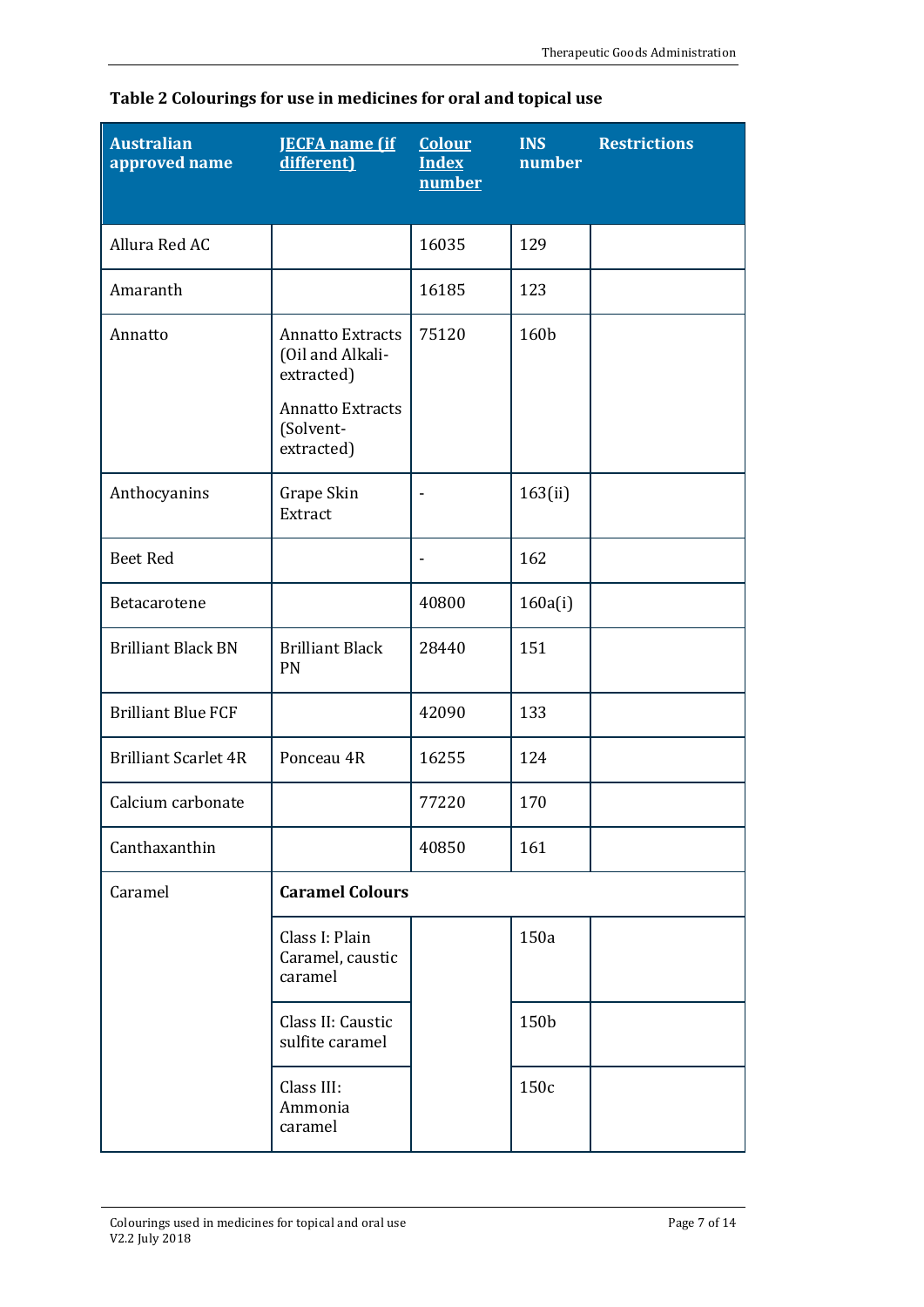| <b>Australian</b><br>approved name                                                                                                | <b>JECFA</b> name (if<br>different)                   | <b>Colour</b><br><b>Index</b><br>number | <b>INS</b><br>number | <b>Restrictions</b> |
|-----------------------------------------------------------------------------------------------------------------------------------|-------------------------------------------------------|-----------------------------------------|----------------------|---------------------|
|                                                                                                                                   | Class IV: Sulfite<br>ammonia<br>caramel               |                                         | 150d                 |                     |
| Carbon black                                                                                                                      | Vegetable<br>carbon                                   | 77266                                   | 153                  |                     |
| Carmoisine                                                                                                                        | Azorubine                                             | 14720                                   | 122                  |                     |
| Carotenes                                                                                                                         | Carotenes<br>(Algae)<br>Carotenes<br>(Vegetable)      | 75130                                   | 160a(ii)             |                     |
| Chlorophyllins                                                                                                                    |                                                       | 75815                                   | 140(ii)              |                     |
| Chlorophyllins-<br><b>Copper Complexes</b><br>Sodium and<br>Potassium Salts<br>(previous AAN<br>Chlorophyllin-<br>Copper Complex) |                                                       | 75810                                   | 141(ii)              |                     |
| Chlorophylls                                                                                                                      |                                                       | 75810                                   | 140                  |                     |
| Chlorophylls -<br><b>Copper Complexes</b>                                                                                         |                                                       | 75810                                   | 141(i)               |                     |
| Chocolate Brown HT                                                                                                                | <b>Brown HT</b>                                       | 20285                                   | 155                  |                     |
| Cochineal                                                                                                                         |                                                       | 75470                                   | 120                  |                     |
| Curcumin                                                                                                                          |                                                       | 75300                                   | 100(i)               |                     |
| Erythrosine                                                                                                                       |                                                       | 45430                                   | 127                  |                     |
| Fast green FCF                                                                                                                    |                                                       | 42053                                   | 143                  |                     |
| Food Orange 6                                                                                                                     | Beta-apo-8'-<br>carotenal                             | 40820                                   | 160e                 |                     |
| Food Orange 7                                                                                                                     | Beta-apo-8'-<br>carotenoic Acid<br><b>Ethyl Ether</b> | 40825                                   | 160f                 |                     |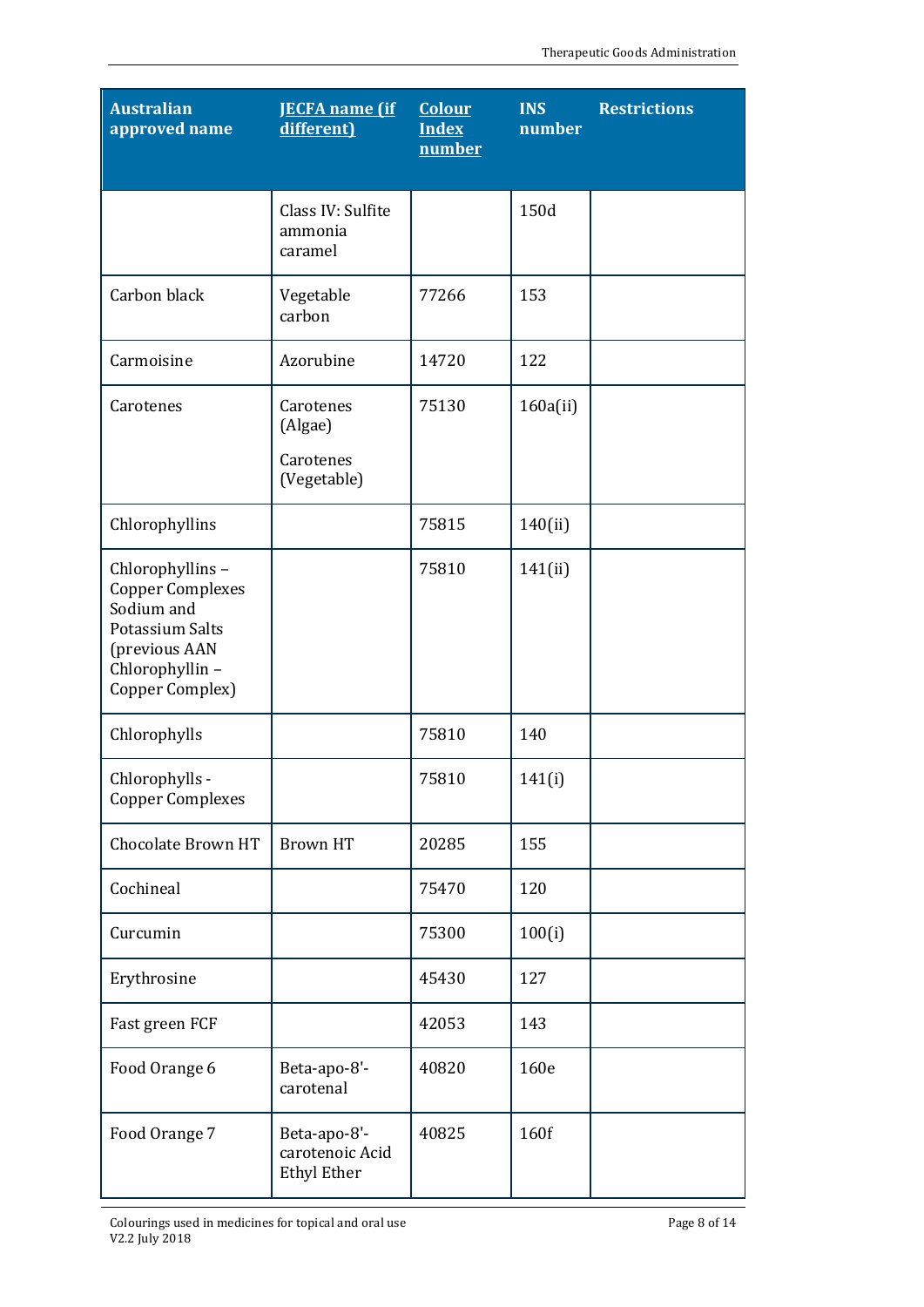| <b>Australian</b><br>approved name | <b>JECFA</b> name (if<br>different) | <b>Colour</b><br><b>Index</b><br>number | <b>INS</b><br>number         | <b>Restrictions</b>                                                                                                                                                  |
|------------------------------------|-------------------------------------|-----------------------------------------|------------------------------|----------------------------------------------------------------------------------------------------------------------------------------------------------------------|
| Green S                            |                                     | 44090                                   | 142                          |                                                                                                                                                                      |
| Indigo Carmine                     | Indigotine                          | 73015                                   | 132                          |                                                                                                                                                                      |
| Iron Oxide Black                   |                                     | 77499                                   | 172(i)                       | In divided<br>preparations for                                                                                                                                       |
| Iron Oxide Red                     |                                     | 77491                                   | 172(ii)                      | oral use:<br>concentration not                                                                                                                                       |
| Iron Oxide Yellow                  |                                     | 77492                                   | 172(iii)                     | exceed 10mg per<br>dosage unit.                                                                                                                                      |
|                                    |                                     |                                         |                              | In undivided<br>preparations for<br>oral use: the<br>concentration is<br>part of the iron<br>content if it<br>exceeds 1%.                                            |
| Patent Blue V                      |                                     | 42051                                   | 131                          |                                                                                                                                                                      |
| Phloxine B                         | (none allocated)                    | 45410                                   |                              | Phloxine to<br>comply with the<br>specifications in<br>the US Code of<br>Federal<br>Regulations<br>(Volume 21) for<br>D&C Red 28 - Part<br>(b) of Section<br>74.1328 |
| Quinoline Yellow                   |                                     | 47005                                   | 104                          |                                                                                                                                                                      |
| Red 27                             |                                     | 45410                                   |                              |                                                                                                                                                                      |
| Riboflavin                         |                                     |                                         | 101(i)                       |                                                                                                                                                                      |
| Riboflavin-5-<br>phosphate         |                                     |                                         | 101(ii)                      |                                                                                                                                                                      |
| Saffron                            |                                     | 75100                                   | $\qquad \qquad \blacksquare$ |                                                                                                                                                                      |
| <b>Sunset Yellow FCF</b>           |                                     | 15985                                   | 110                          |                                                                                                                                                                      |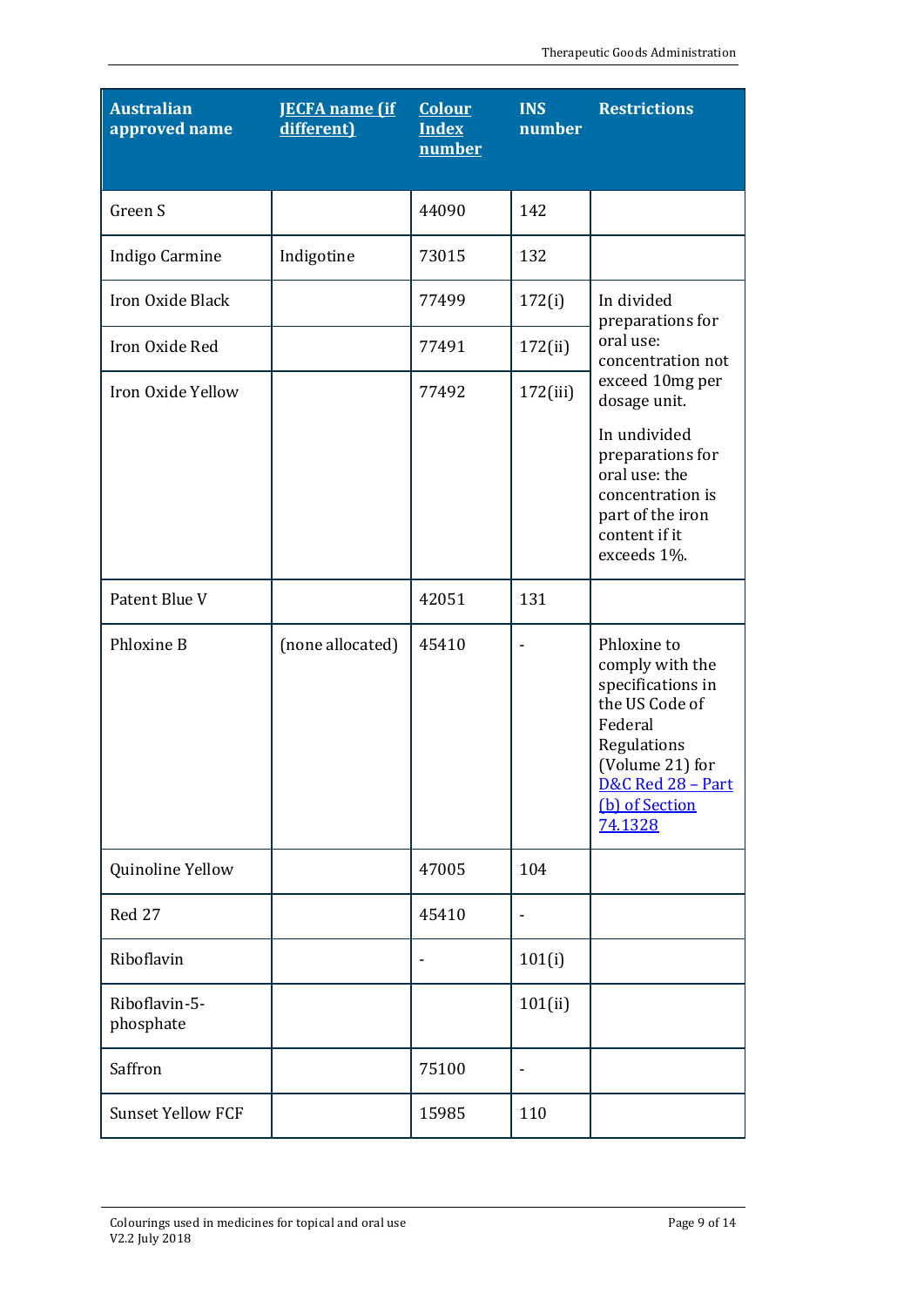| <b>Australian</b><br>approved name | <b>JECFA</b> name (if<br>different) | <b>Colour</b><br><b>Index</b><br>number | <b>INS</b><br>number | <b>Restrictions</b>                                                |
|------------------------------------|-------------------------------------|-----------------------------------------|----------------------|--------------------------------------------------------------------|
| Tartrazine                         |                                     | 19140                                   | 102                  | The presence of<br>tartrazine must be<br>declared on the<br>label. |
| Titanium Dioxide                   |                                     | 77891                                   | 171                  |                                                                    |

# <span id="page-9-0"></span>**Compliance with monographs and other standards for colourings**

## <span id="page-9-1"></span>For colourings that are covered by a default **[standard](https://www.tga.gov.au/acronyms-glossary#summary-d) monograph**

- The colourings are required to comply with the monograph specifications, unless an exemption is granted under section 14 of *[Therapeutic Goods Act 1989](https://www.legislation.gov.au/Series/C2004A03952)* (the Act).
- Apply to the TGA in writing, seeking an exemption under section 14 of the Act.

# <span id="page-9-2"></span>**For colourings that do not have a default standard monograph**

- The colourings need to conform to either:
	- the Food and Agriculture Organization (FAO)/World Health Organization (WHO) [Combined compendium of food additive specifications](http://www.fao.org/docrep/009/a0691e/a0691e00.htm)
	- the [European Union regulations Laying down specifications for food](http://eur-lex.europa.eu/LexUriServ/LexUriServ.do?uri=OJ:L:2012:083:FULL:EN:PDF)  [additivies No. 231/2012](http://eur-lex.europa.eu/LexUriServ/LexUriServ.do?uri=OJ:L:2012:083:FULL:EN:PDF)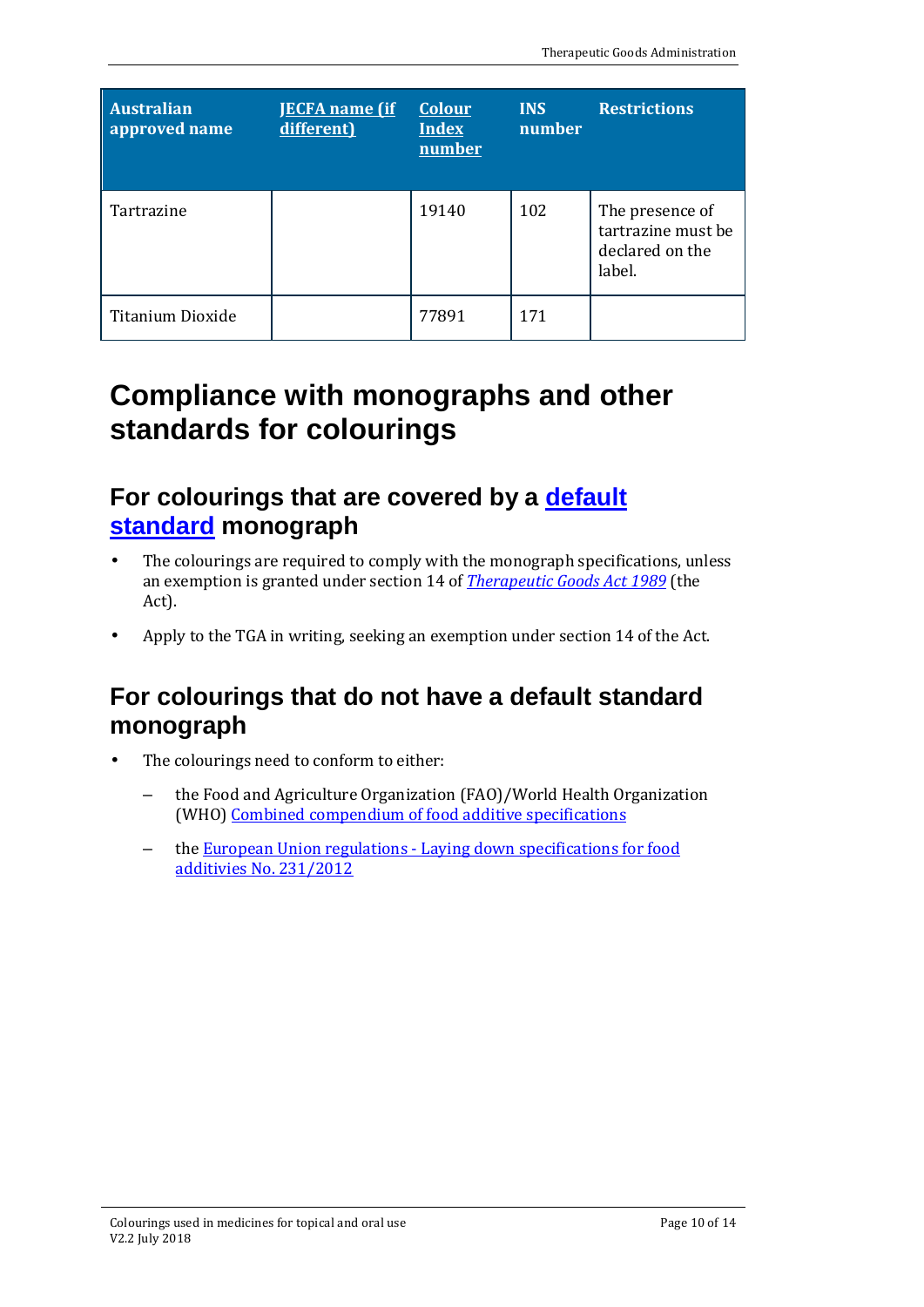# <span id="page-10-0"></span>**Data requirements for new colourings**

# <span id="page-10-1"></span>**Using colourings in topical or orally administered medicines that are not in the published list**

- Provide data to the TGA for evaluation and approval.
- Follow the data requirements for applications of this type detailed below.

## <span id="page-10-2"></span>**All applications**

Provide a complete and unambiguous identification of the colouring including:

- the chemical name
- any common names by which the chemical is known or identified in the technical literature
- any names under which the colouring has been or will be marketed (including [trade names\)](https://www.tga.gov.au/acronyms-glossary#summary-t)
- the Colouring Index (CI) number
- the INS Food Additives number
- the Chemical Abstract Service (CAS) number.

### <span id="page-10-3"></span>**Applications where Food Standards Australia New Zealand has evaluated data**

## **For quality data [\(CTD Module 3\)](https://www.tga.gov.au/publication/common-technical-document-ctd)**

Ensure the Quality data (consistent with Module 3 of th[e Common Technical](https://www.tga.gov.au/publication/common-technical-document-ctd)  [Document](https://www.tga.gov.au/publication/common-technical-document-ctd) [CTD]) includes:

- details of the test methods used during quality control of each batch, and the limits for results
- evidence of compliance with the standard approved by Food Standards Australia New Zealand (FSANZ) (i.e. test results from at least two batches of the colouring).

## **For nonclinical data [\(CTD Module 4\)](https://www.tga.gov.au/publication/common-technical-document-ctd)**

Include:

- FSANZ reports
- reports of all toxicology studies completed after the FSANZ evaluation that are relevant to the assessment of the colouring.

## **For clinical data [\(CTD Module 5](https://www.tga.gov.au/publication/common-technical-document-ctd) if relevant)**

Include reports of all human studies (if any) completed after the FSANZ evaluation that are relevant to the assessment of the chemical.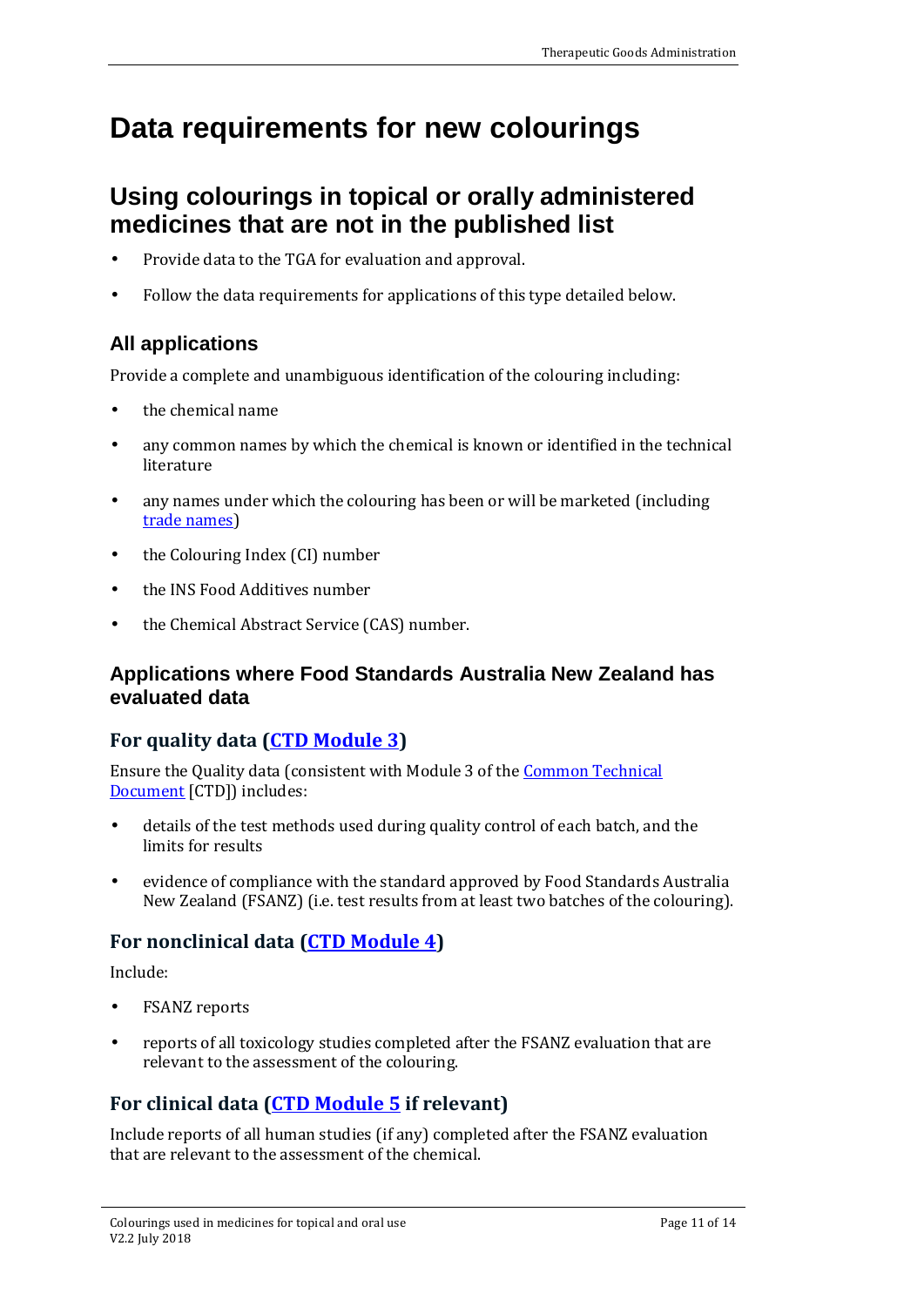### <span id="page-11-0"></span>**Applications where Food Standards Australia New Zealand has not evaluated data**

### **For quality data [\(CTD Module 3\)](https://www.tga.gov.au/publication/common-technical-document-ctd)**

Include:

- for colours included in the European Union regulations  [Laying down](http://eur-lex.europa.eu/LexUriServ/LexUriServ.do?uri=OJ:L:2012:083:FULL:EN:PDF)  [specifications for food additives No. 231/2012;](http://eur-lex.europa.eu/LexUriServ/LexUriServ.do?uri=OJ:L:2012:083:FULL:EN:PDF) evidence of compliance with the directive
- for other new colourings, quality data requirements as outlined in 2.2.2 of the [European Union Guideline on excipients in the dossier for application for](https://www.tga.gov.au/quality-guidelines)  [marketing authorisation of a medicinal product](https://www.tga.gov.au/quality-guidelines) (EMEA/CHMP/QWP/396951/2006).

## **For nonclinical data [\(CTD Module 4\)](https://www.tga.gov.au/publication/common-technical-document-ctd)**

For a colouring that has not been used previously in a topical and/or oral medicine, include:

- toxicology, pharmacology and pharmacokinetics data as required for a new drug substance
- any existing data to support the use of the new colouring in a topical and/or oral medicine - for example, toxicological data based on other uses (e.g. veterinary, agricultural and industrial chemicals), or animal toxicological and human safety data arising from its use as a food or food additive.

## **For clinical data [\(CTD Module 5\)](https://www.tga.gov.au/publication/common-technical-document-ctd)**

Include reports of all human clinical studies of the colouring.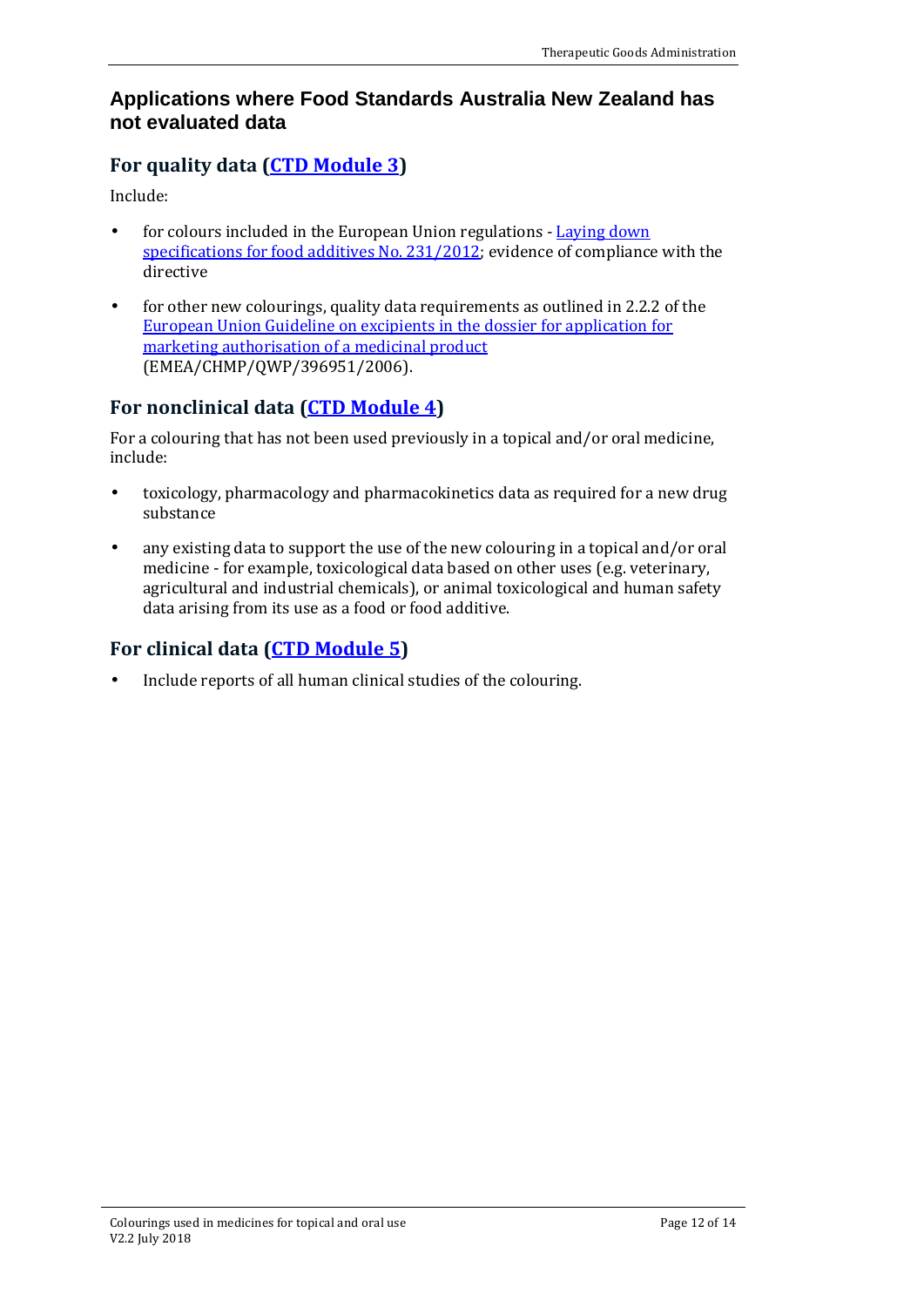# **Version history**

| <b>Version</b> | <b>Description of change</b>                                                                                                                                                                                                                                                                                                                                                                                                                                                               | <b>Author</b>                               | <b>Effective date</b> |
|----------------|--------------------------------------------------------------------------------------------------------------------------------------------------------------------------------------------------------------------------------------------------------------------------------------------------------------------------------------------------------------------------------------------------------------------------------------------------------------------------------------------|---------------------------------------------|-----------------------|
| V1.0           | Original publication (previously<br><b>ARGPM Appendix 22:</b><br>Colourings used in medicines<br>for oral use)                                                                                                                                                                                                                                                                                                                                                                             | <b>Office of Medicines</b><br>Authorisation | 01/07/2013            |
| V2.0           | Updated to include:<br>colourings permitted in<br>$\blacksquare$<br>medicines for topical use<br>(extracted from Substances<br>that may be used in listed<br>medicines in Australia,<br>December 2007),<br>the following colourings for<br>$\blacksquare$<br>use in oral medicines<br>Calcium carbonate<br>Lutein<br>Chlorophyllins<br>Riboflavin-5-phosphate<br>Tartrazine<br>Refer to the updated EU<br>regulations - laying down<br>specifications for food additives<br>- No. 231/2012 | Office of Medicines<br>Authorisation        | 30/05/2014            |
| V2.1           | <b>Updated 'Colourings for use as</b><br>excipients in medicines for<br>topical use only' table to<br>include:<br>Basic red 1<br>Basic violet 11:1                                                                                                                                                                                                                                                                                                                                         | Scientific Evaluation<br><b>Branch</b>      | 26/05/2016            |
| V2.2           | Updated 'Colourings that do not<br>require evaluation' to allow<br>general excipients to be used as<br>colours.                                                                                                                                                                                                                                                                                                                                                                            | Scientific Evaluation<br><b>Branch</b>      | 28/08/2018            |